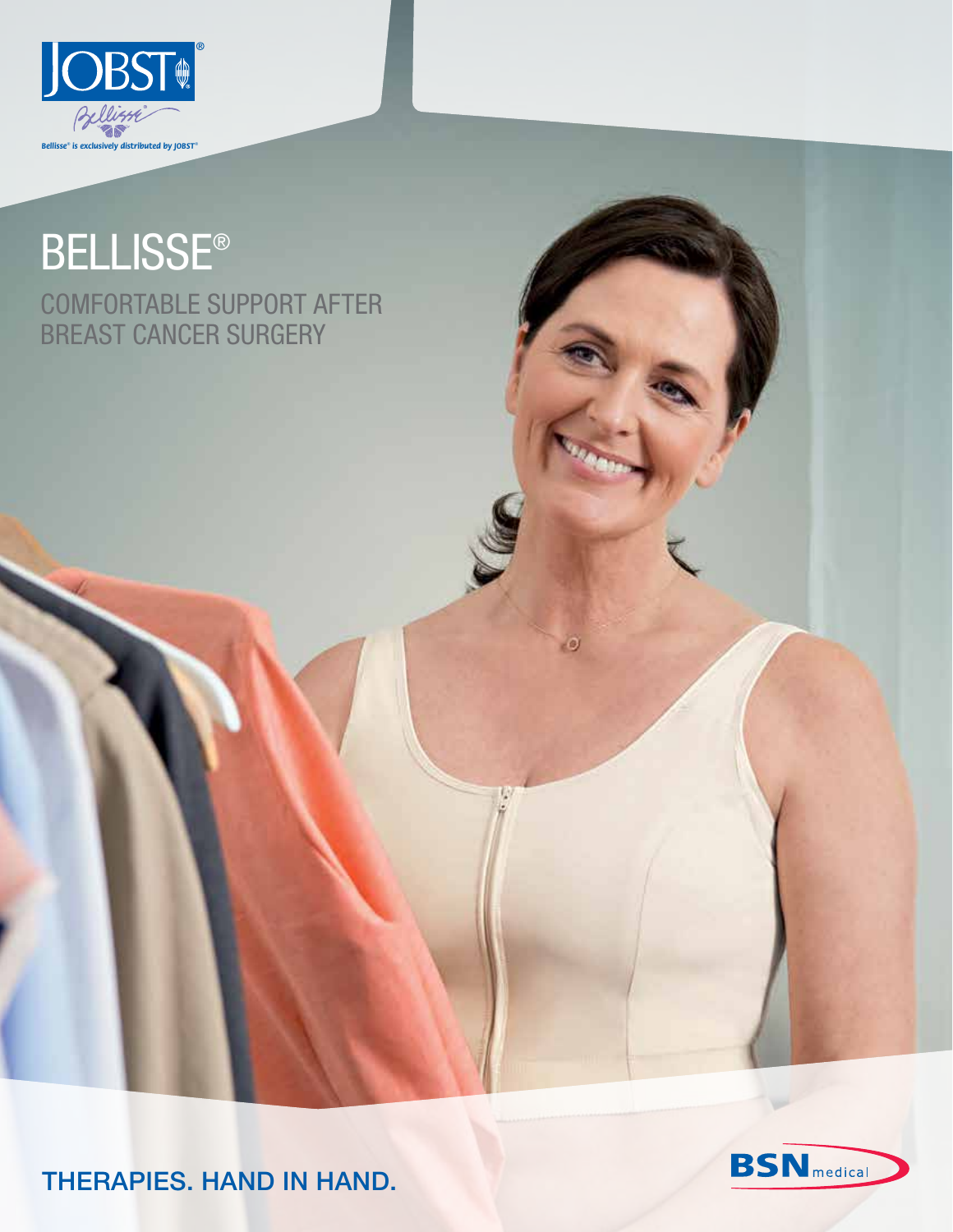## BELLISSE® BELLISSE®

### Innovative approach to breast and chest wall edema following breast cancer surgery

### Comfort makes a difference in a woman's everyday life



Bellisse<sup>®</sup> with its special **Compressure Comfort**<sup>®\*</sup> inner support system is the innovative solution for the management of breast and chest wall edema. **Bellisse®** is designed to meet the specific needs of women suffering from lymphedema, post-surgical discomfort, post-radiation edema and/or fibrosis. It is available in a large range of sizes and in two colors, buff and black. This medical compression garment can be worn day and night, is fully adjustable, and provides gentle compression with and without the addition of breast pads. It helps to reduce discomfort and provides gentle, even compression around the torso, facilitating lymph drainage from the breast and chest wall.

Bellisse<sup>®</sup> was developed by Lesli R. Bell, DPT, CLT-LANA, a specialized lymphedema therapist. Her interest in women's health and oncology led her to pursue an idea for a compression garment for the management of lymphedema of the chest wall. Bellisse®\* is the first compression product made especially for the needs of the post breast cancer surgery patient.

Special Compressure Comfort<sup>®</sup> inner support system provides circumferential compression.

# **FITTED** FOR LIFE TO YOUR LIFESTYLE TO YOUR THERAPY TO YOUR EVERY DAY AND NIGHT

**Step 1**: Determine your client's Band Size: a. Measure circumferentially below the bust where a regular bra rides.

- b. Drop the tape 2"-3" and measure around the bottom of the rib cage.
- c. Use the larger of the two rib cage measurements for your client's band size. Round odd numbers up.

The natural stretch cups have an inner pocket to accommodate the lateral pad or the chest-wall pad.

**Step 2:** Determine your client's Cup Size: a. Measure circumferentially around the fullest part of the bust.

• Compression promotes lymph drainage

Soft, non-rolling lower band keeps garment from riding or rolling up.

- Soft on the skin
- Smooth while sleeping
- Unobtrusive under clothing



• Comfort, day and night



 Highly adjustable with three position back closure and with extender providing additional 3 rows of eye loops.

• Maximum adjustability

5

Secure front zipper with hooks and eyes to hold garment in place during zipping.

• For easy donning and doffing





Padded straps are adjustable.

• Comfortable wearing without shoulder pressure





b. Subtract largest ribcage measurement from the bust measurement to determine cup size.